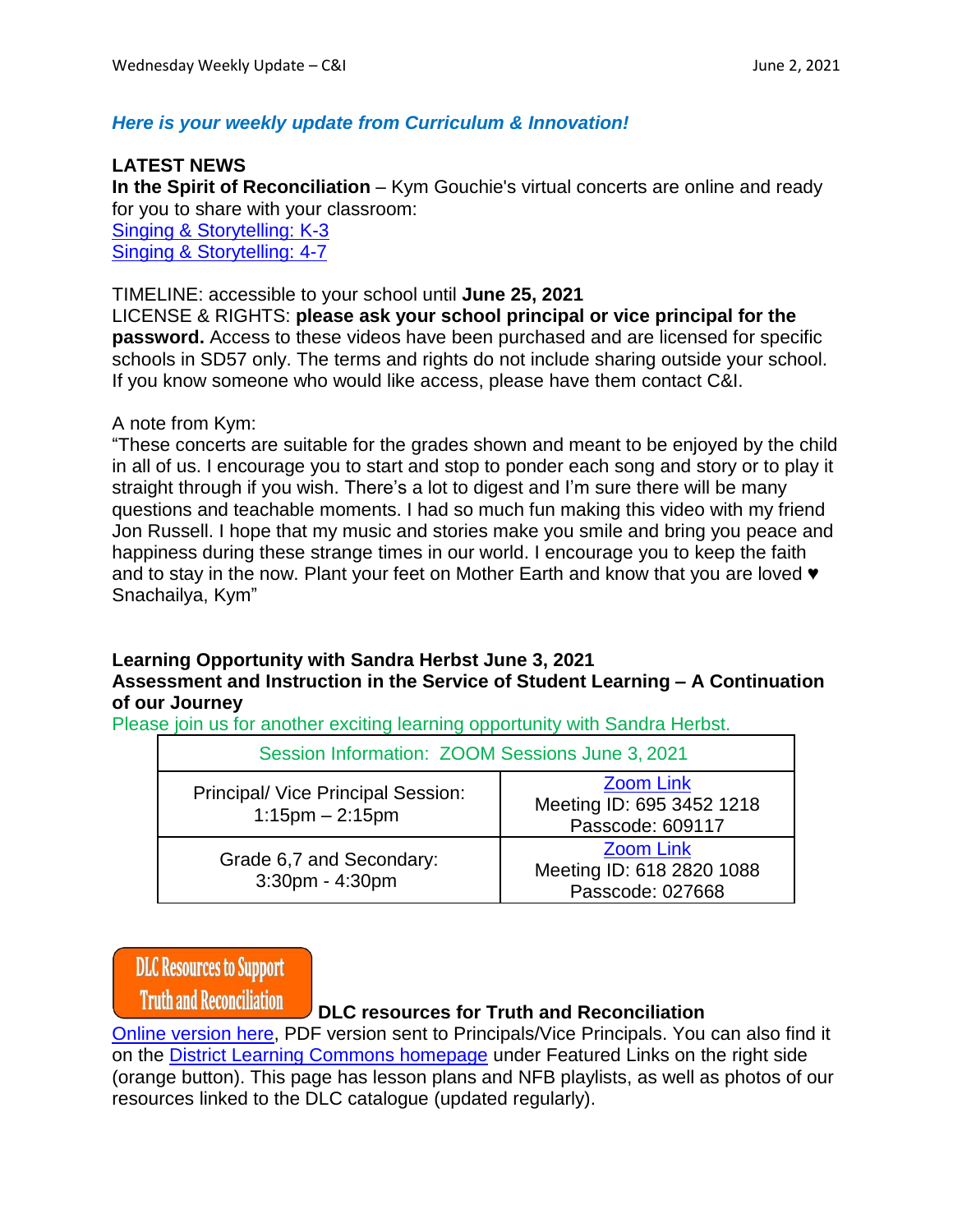#### **Streaming Video Resources for Truth and Reconciliation:**



#### **CBC Curio**

- [Beyond](https://newsinteractives.cbc.ca/longform-single/beyond-94?&cta=1) 94
- CBC Arts Road to [Reconciliation](https://curio.ca/en/video/cbc-arts-road-to-reconciliation-panel-discussion-12161/) Panel Discussion
- The [National](https://curio.ca/en/video/ending-the-cycle-of-abuse-6408/) Ending the Cycle of Abuse
- The National Justice Murray Sinclair [Interview](https://curio.ca/en/video/justice-murray-sinclair-interview-6933/)
- The National Is the Canadian [Government](https://curio.ca/en/video/is-the-canadian-government-delivering-on-truth-and-reconciliation-17206/) Delivering on Truth and [Reconciliation?](https://curio.ca/en/video/is-the-canadian-government-delivering-on-truth-and-reconciliation-17206/)
- News in Review [Residential](https://curio.ca/en/video/residential-school-shame-the-trc-report-6990/) School Shame: The TRC Report
- News in Review Sir John A [Macdondald:](https://curio.ca/en/video/sir-john-a-macdonald-a-legacy-of-controversy-19843/) A Legacy of Controversy
- Power & Politics Justice Murray Sinclair: Nutrition [Experiments](https://curio.ca/en/video/justice-murray-sinclair-nutrition-experiments-on-aboriginal-children-3549/) on Aboriginal [Children](https://curio.ca/en/video/justice-murray-sinclair-nutrition-experiments-on-aboriginal-children-3549/)
- The National Stolen Children Truth and [Reconciliation](https://curio.ca/en/video/stolen-children-truth-and-reconciliation-1055/)
- Canadian History: A Conversation Treaties, [Reconciliation](https://curio.ca/en/video/treaties-reconciliation-and-indigenous-history-in-canada-15289/) and Indigenous History in [Canada](https://curio.ca/en/video/treaties-reconciliation-and-indigenous-history-in-canada-15289/)
- The Current Why Don't [Residential](The%20Current%20–%20Why%20Don) School Survivors Just "Get Over" It?: Murray [Sinclair](The%20Current%20–%20Why%20Don)



**National Film Board**

- Minqon Minqon: Wosqotomn [Elsonwagon](Minqon%20Minqon:%20Wosqotomn%20Elsonwagon%20(Shirley%20Bear:%20Reclaiming%20the%20Balance%20of%20Power)) (Shirley Bear: Reclaiming the Balance of [Power\)](Minqon%20Minqon:%20Wosqotomn%20Elsonwagon%20(Shirley%20Bear:%20Reclaiming%20the%20Balance%20of%20Power))
- Subjects: Indigenous Peoples in Canada (First Nations and Métis): [Residential](https://www.nfb.ca/subjects/indigenous-peoples-in-canada-first-nations-and-metis/residential-schools/) [Schools](https://www.nfb.ca/subjects/indigenous-peoples-in-canada-first-nations-and-metis/residential-schools/) (33 films)



- **Can-Core**
- [Residential](https://www.can-core.ca/studentlist/1549) Schools Playlist (Access code: **CANCOREu960FaCX)**

# 0000000000000000000000000000000 **JUNE FINE ARTS**

întrantatul de de de de de de de de de d

**June 2, June 16, June 30** - Denise Gagne Free **[Wednesday Webinar](https://www.musicplaycanada.com/collections/workshops)** Series – every Wednesday is a different topic/presenter

**June 4** – unfortunately **James Hill** (ukulele) will **NOT** be able to join us for Pro-D. \*please use Teams if you are wanting to collaborate with others in your specialist areas during this Pro-D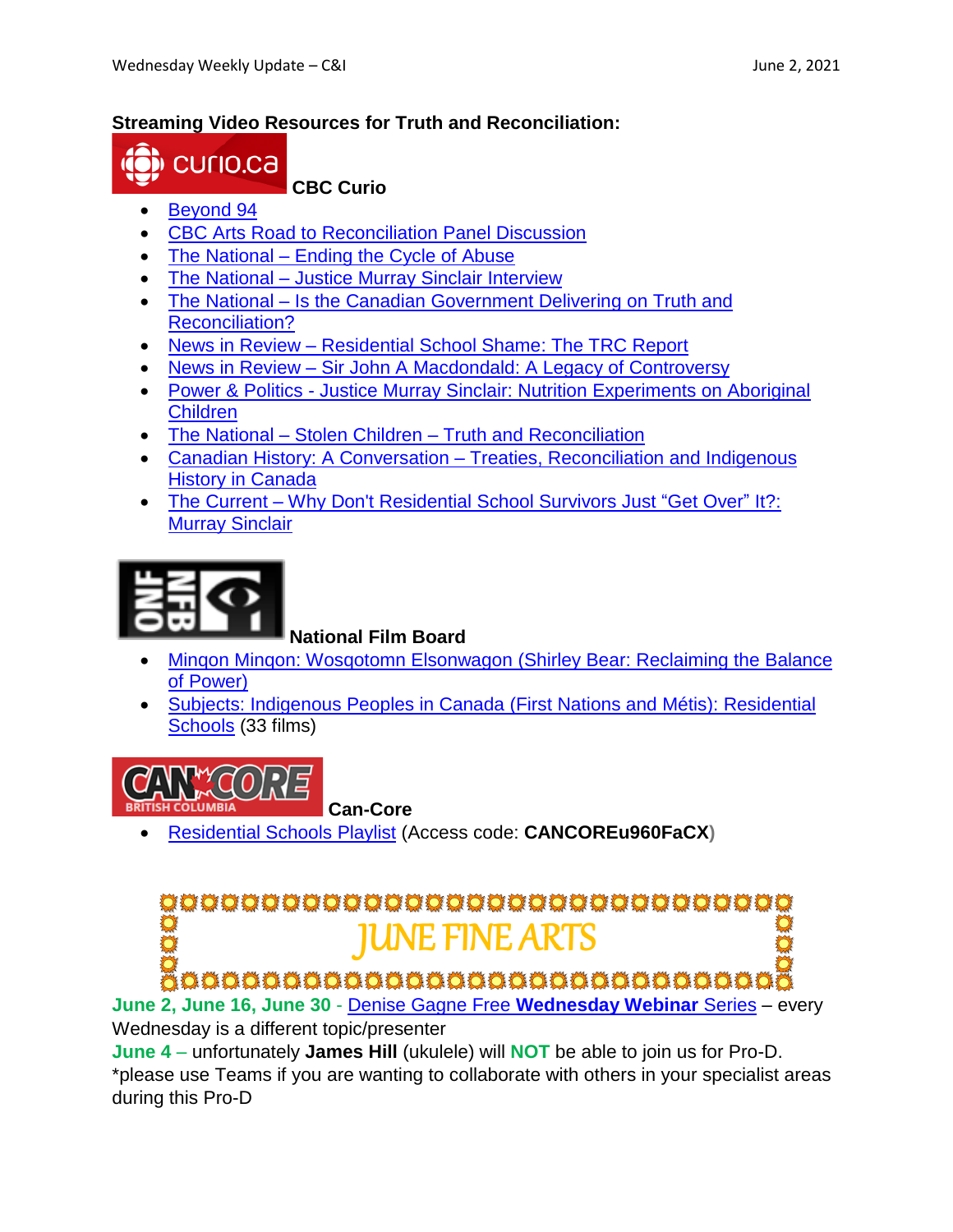#### **June 4, 5** – [Theatre Northwest](https://tickets.theatrenorthwest.com/TheatreManager/1/online?event=0) **Sewing Camps** for kids – 8:30-12:30, 1:15-5:15

#### **Summer Opportunities**

Please note: you are able to apply for Pro-D Funding for summer workshops **July 5 – August 20** (asynchronous online) – **Ukulele Level I** (1.5 units) UVIC EDCI 487-A01 (32772) - instructor: James Hill. Email: Amy Machin at [edcico@uvic.ca](mailto:edcico@uvic.ca)  **July 14, 15, 16** – Denise Gagne & Artie Almeida **[Music Education Extravaganza](https://www.musicplaycanada.com/products/artie-denise-s-music-education-extravaganza)** \$100 – University Credits available **July 29-30** – Hal Leonard's EE Music Class **[Virtual Music Education Summit](https://www.halleonard.com/edusummit)** FREE

16 presenters speaking on many different topics

**August 16, 17, 18** (9:30 – 11 am on Zoom) – **[A Touch of Orff](https://www.bcorff.ca/course/a-touch-of-orff-online-summer-course/)** – \$115 – practical insight/innovative activities/hands on instruction

\*\*\*If you want to sign up by do not have access to Orff instruments such as xylophones, please email Julie Fisher [jfisher@sd57.bc.ca](mailto:jfisher@sd57.bc.ca)

#### **Fall 2021**

**[BCMEA Book Club](https://docs.google.com/forms/d/e/1FAIpQLSeHvCgHKBkUAx4gcJ2PaJShb0nQm2CwTYJZOij2RUBs55C__Q/viewform)** – Discussion dates: Fall (Sept/Oct TBA), Winter (Jan/Feb TBA) and Spring (May 29 5:30 pm with Dr. Edgar Q & A) 'Music Education and Social Emotional Learning – the Heart of Teaching Music' – by Dr. Scott Edgar

#### **REMINDERS**

<u>ledi</u> |

#### PD Reg **Kits, novel sets and resources – Planning for 2021-2022**

Register on **PD [Reg](https://apps.powerapps.com/play/4eceb8ec-7e63-4ffa-bf7c-35490d32df6b)** for this June 4th Pro-D session (9am to 11am) with Joseph Jeffery!

- Explore what's new, including new navigation of the DLC website, new eresources.
- Learn how to find resources at the DLC including kits, novel sets, and eresources
- Start planning now for what you might want to borrow. Be ready for August when you can start booking for next year.

Meeting link:

[https://ca01web.zoom.us/j/69824727704?pwd=YVppTjI3SHRFbmtSUW5DVU01dDZQd](https://ca01web.zoom.us/j/69824727704?pwd=YVppTjI3SHRFbmtSUW5DVU01dDZQdz09) [z09](https://ca01web.zoom.us/j/69824727704?pwd=YVppTjI3SHRFbmtSUW5DVU01dDZQdz09)

**Dual Credit Program – SD57, UNBC, CNC** - High Schools, please share with your students and families

Dual Credit is a program that allows high school students who are nominated by a school representative and parent/guardian to take up to three UNBC or CNC courses in their grade 12 year (one course per semester that overlaps in their senior year). For information, go to **Dual Credit Program | SD57 [Curriculum](https://www.sd57curriculumhub.com/dual-credit-program) Hub**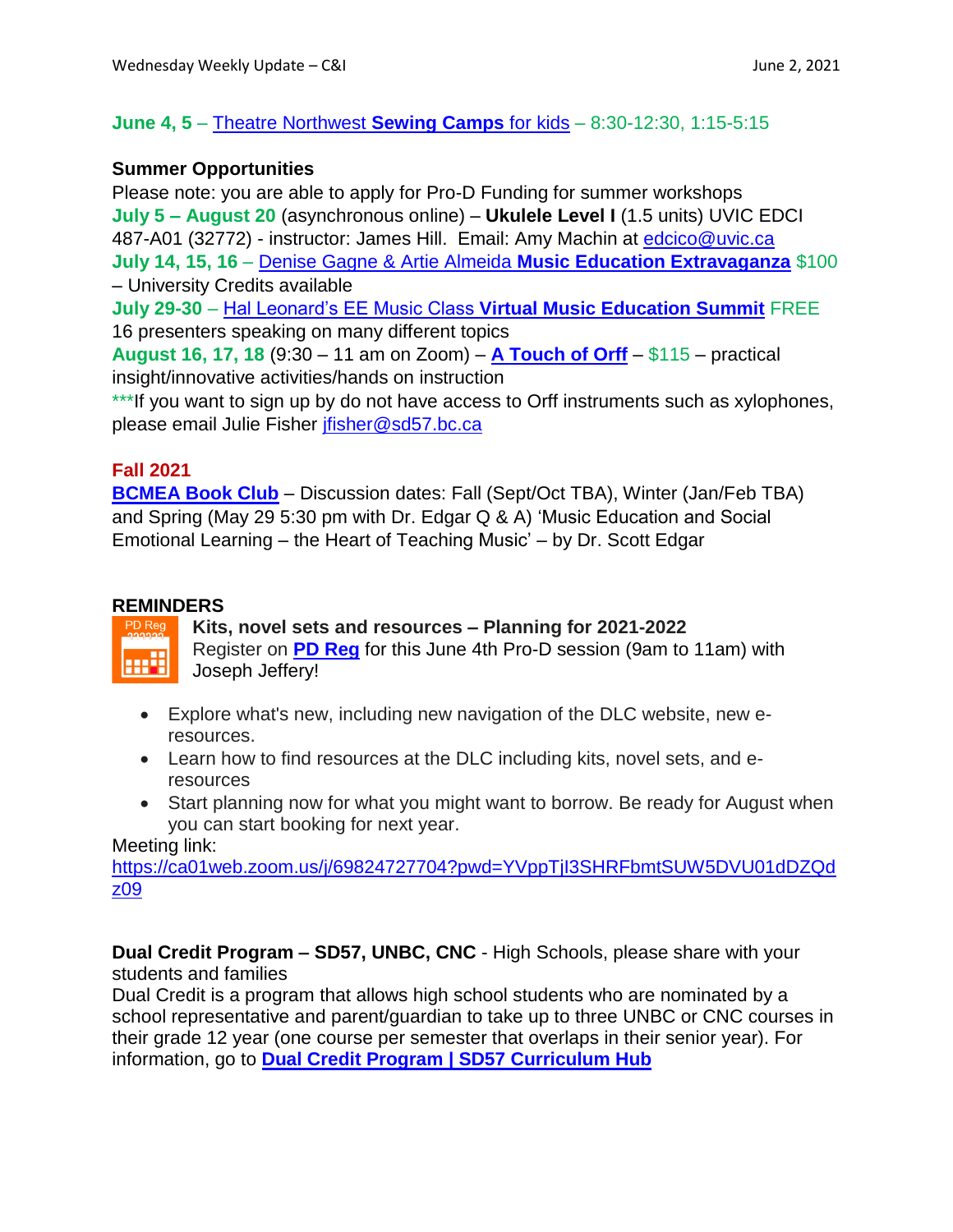

## **June 4th Pro-D SOGI events –** Register on **PD [Reg](https://apps.powerapps.com/play/4eceb8ec-7e63-4ffa-bf7c-35490d32df6b)**

On June 4th, 2021, we have three exciting SOGI Pro-D events, hosted by Lisa Price, SD57's SOGI District Lead! You can attend one, two, or all three of these sessions because each one is on a different topic. We are all at different places in our learning and that's okay! Please join Lisa in important conversations to make our schools safer, more welcoming places for all our students and families. More information about these learning models and SOGI 1 2 3 here: <https://www.sogieducation.org/>

| <b>Time</b>                         | <b>Session</b>                                                                                                                                                                                                                | <b>Access</b>                                                   |
|-------------------------------------|-------------------------------------------------------------------------------------------------------------------------------------------------------------------------------------------------------------------------------|-----------------------------------------------------------------|
| $8:45am -$<br>10:15am               | <b>SOGI Leadership:</b> This learning module<br>will explore the ways that anyone can<br>take a lead in creating SOGI-inclusive<br>schools, and the role that policy and<br>procedures play in SOGI leadership.               | <b>Zoom Link</b><br>Meeting ID: 654 3301 6357<br>Passcode: SOGI |
| 10:30am<br>12:00pm                  | <b>Inclusive Environments:</b><br>This learning module will teach us the<br>importance of an inclusive learning<br>environment and how we can make<br>simple changes to make our classrooms<br>and schools safe for everyone. | <b>Zoom Link</b><br>Meeting ID: 665 4770 6436<br>Passcode: SOGI |
| $1:00$ pm $-$<br>2:30 <sub>pm</sub> | SOGI Q&A: This learning module is<br>meant to uncover any unanswered<br>questions, to develop greater<br>understanding, and to help everyone with<br>inclusive terms and language.                                            | <b>Zoom Link</b><br>Meeting ID: 638 1909 7500<br>Passcode: SOGI |



#### **Prince George Symphony Orchestra presents Peter & the Wolf, an online streaming event available from May 17 to June 15th to all SD57 classrooms for free!**

Peter & the Wolf is a great introduction to music, as each instrument reveals its "personality" by playing the role of different characters in the story.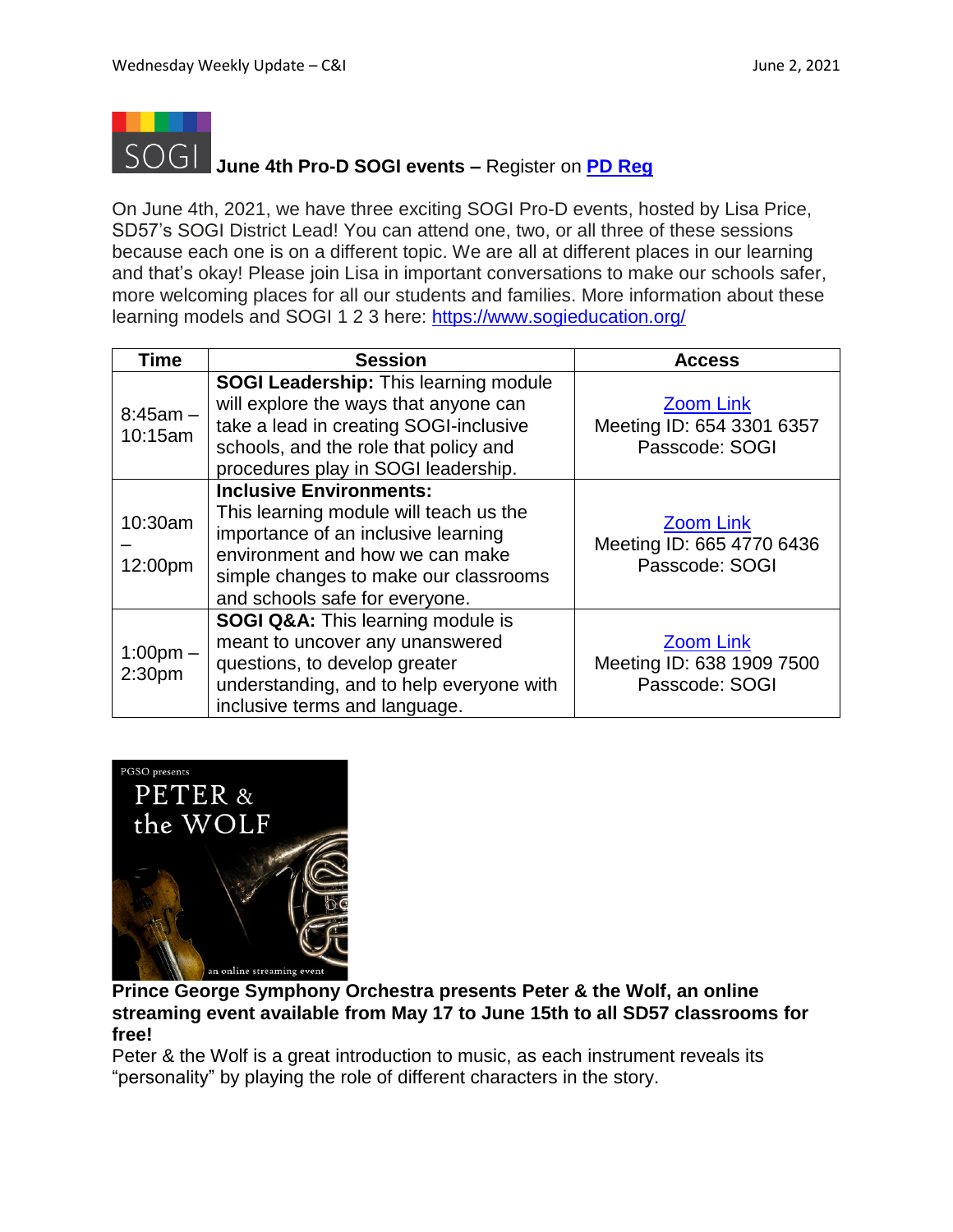To receive access, please send an email to [admin@pgso.com](mailto:admin@pgso.com) with your full name and school's address/phone number. This performance can be viewed multiple times, but only until June 16, 2021, so don't delay!

If your school already viewed the String Beans concert earlier this Spring, you will have received a direct e-mail, (title: Order Confirmation), from PGSO with instructions for viewing.



**Changing Results for Young Children (CR4YC) – 2021-2022 Expression of Interest** Join a provincial community of practice and culture of inquiry around social-emotional wellbeing and growth in young children. The intent of this work is to increase collaboration and connections between Early Childhood Educators (StrongStart and Community) & K, K/1, 1/2 teachers within school communities and beyond.

Your Team will meet 5 to 6 times throughout the year for professional development sessions (dates / times TBD). TTOC cost will be covered by C&I. Fill out this form to share your expression of interest: <https://forms.office.com/r/3uLpXY3qLK> For information, contact [amaurice@sd57.bc.ca](mailto:amaurice@sd57.bc.ca), [cmadill@sd57.bc.ca](mailto:cmadill@sd57.bc.ca) or visit <https://cr4yr.com/>

**UNBC / UBC Faculty of Medicine Research Project - Approved by SD57 and the Harmonized Research Ethics Board of UBC and UNBC (please share with your elementary school PAC)**

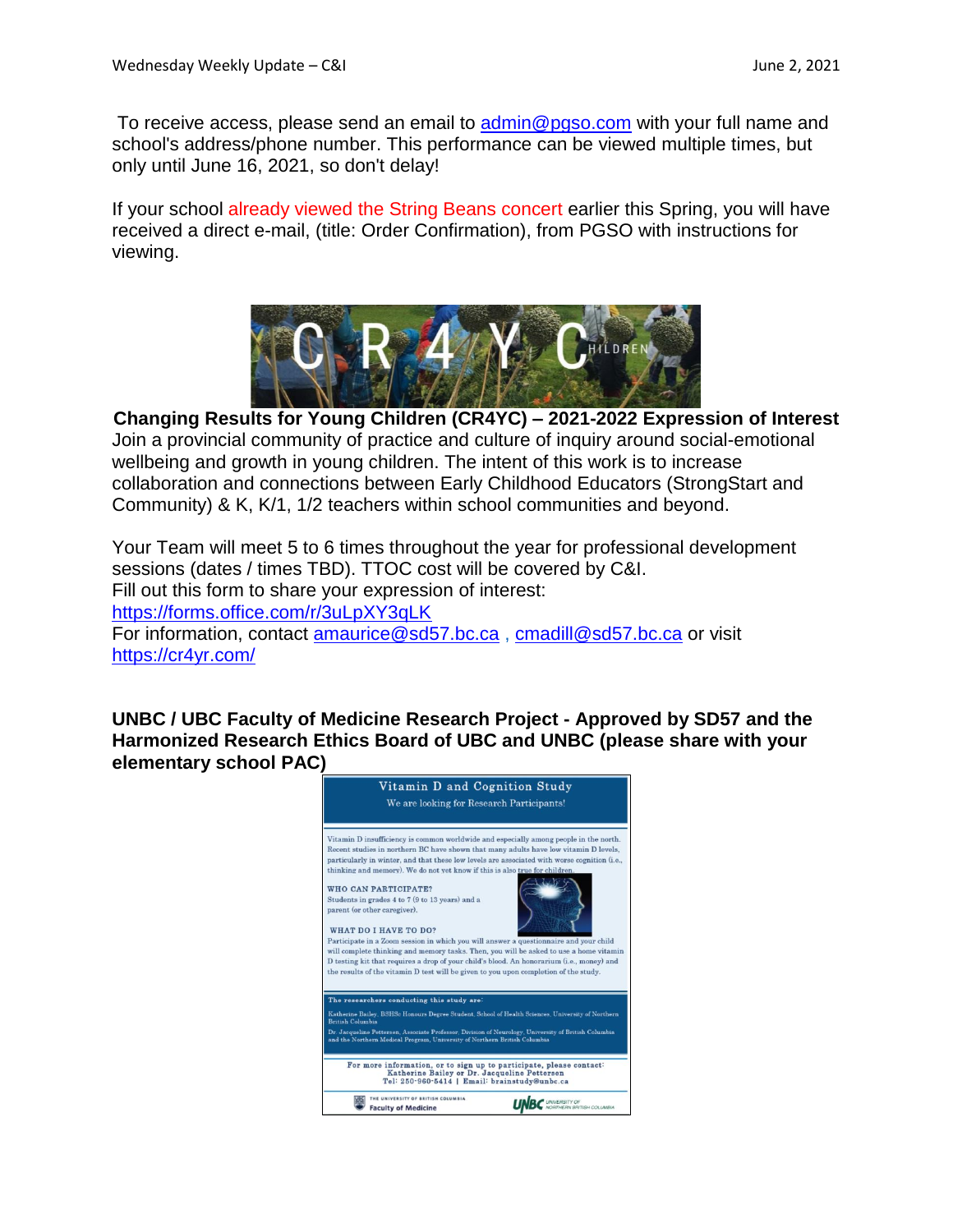#### *Communicating Student Learning - Summative*

*"the HOW" -* MyEdBC SD57 team is offering multiple CSL support sessions on the following dates for teachers and Principal / Vice Principals. Please, register on PD [Reg.](https://apps.powerapps.com/play/4eceb8ec-7e63-4ffa-bf7c-35490d32df6b)

**Pro-D Day** Friday, June 4 th at 10 AM and 2:30 PM

Schools are also invited to book private ZOOM sessions for their entire school, to do this, please e-mail the MyEdBC help desk at [myedhelp@sd57.bc.ca](mailto:myedhelp@sd57.bc.ca)

CSL information and support documents can be found here (SD57 only, log in to Office 365 to view):  $\Box$  [Communicating](https://schdist57.sharepoint.com/sites/MyEdBCDistComm/Shared%20Documents/Forms/AllItems.aspx?csf=1&web=1&e=jVBDie&cid=63244f23%2D9ca2%2D4625%2D88c9%2D5d9c439765a7&FolderCTID=0x0120001C11B32DBC77404EB51AC9E01110FB63&viewid=564387bf%2D6971%2D4636%2Da84e%2Dfe78392cb454&id=%2Fsites%2FMyEdBCDistComm%2FShared%20Documents%2FGrade%20Input%20and%20Report%20Cards%2FCommunicating%20Student%20Learning%20%2D%20Elementary%20Support%20Documents) Student Learning - Elementary Support Documents

**Technology Learning with Carly Johnson**

Carly is available to come in and work one on one, or with small groups of teachers to help them become comfortable with any of the Office 365 apps. She can meet before school, after school, during prep times, or even co-teach students. Feel free to send her an email at [cajohnson@sd57.bc.ca](mailto:cajohnson@sd57.bc.ca) or to call (250) 561-6800 ext. 226.

**Weekly 30 minutes Dakelh Language Lessons** - Learn Dakelh (Lheidli Dialect) with Jennifer Pighin\*

\*also a learner Just show up! If you have a specific request, please contact [jpighin@sd57.bc.ca](mailto:jpighin@sd57.bc.ca) Wednesdays 2:30-3:00 or 3:30-4:00 Zoom <https://ca01web.zoom.us/j/62056809188> Meeting ID: 620 5680 9188

- June 2nd TBD
- June 9th TBD
- June 16th TBD



**Response to Racism & Current Digital Trends:** How restorative

practice can benefit communities impacted by racism **August 31 Session: 9:00 am to 11:00 am (Pacific Time)** Login opens: 8:30 am Registration: \$39 USD

#### [Register –](https://saferschoolstogether.com/tc-events/restorative-response-to-racism-current-digital-trends-aug-31-2021/) August 31

Some students experience deep trauma from racism. Others are confronted daily by "harmless jokes" that in reality, aren't so harmless. The fact is, struggles that students of color face need to be addressed. The best way to respond to hate and racism is to get comfortable talking about the uncomfortable.

In [Restorative](https://saferschoolstogether.cmail20.com/t/t-l-mhhza-vkriulilr-y/) Response to Racism and Current Digital Trends, our trainers, who have worked in the field of restorative practice in communities affected by racism and hate,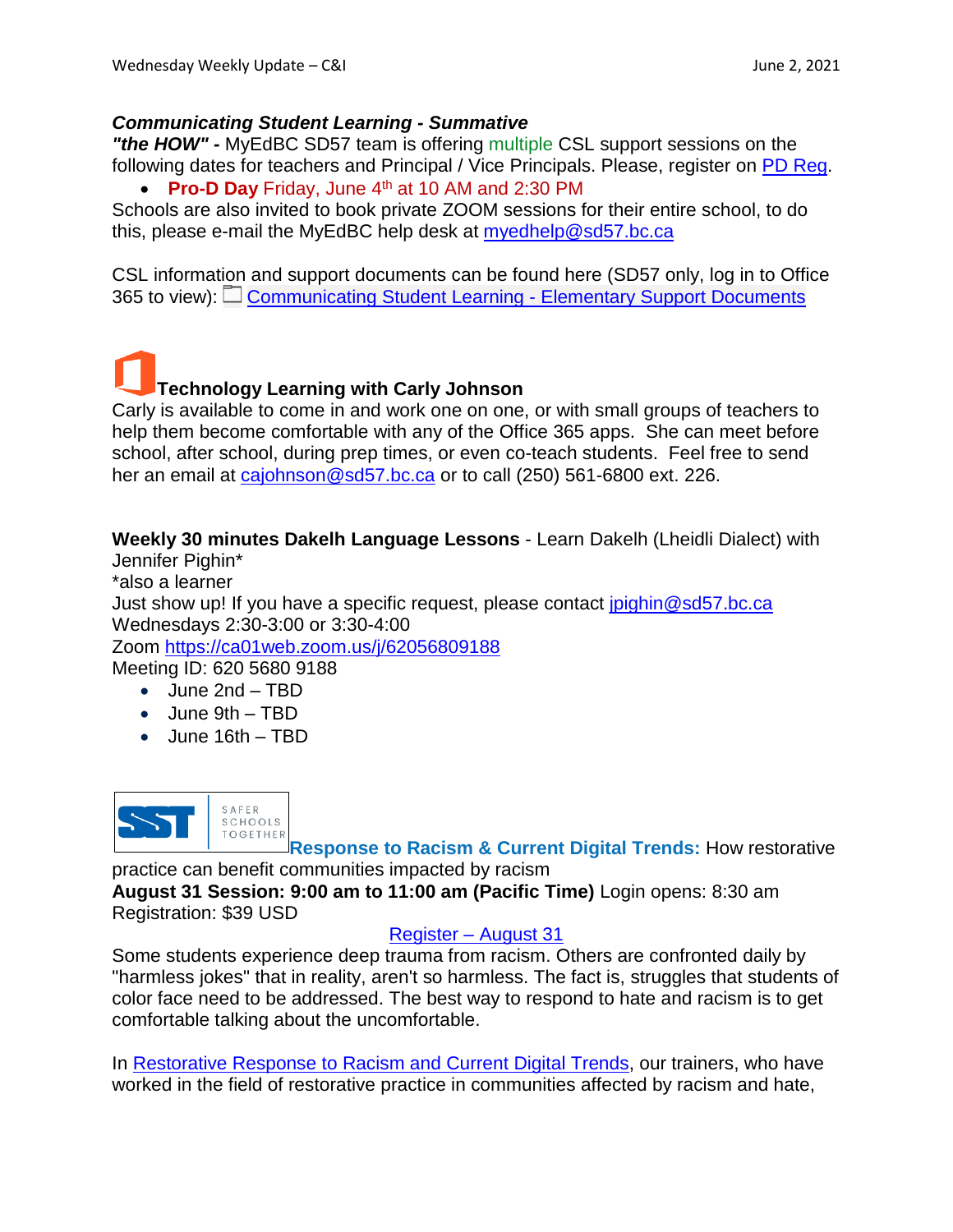will share insight on how to reach out to students to help create feelings of being valued, respected, and wanted.

#### **ALL [UPCOMING](https://saferschoolstogether.cmail19.com/t/t-l-mtuutul-vkriulilr-c/) REMOTE TRAINING:**

**Current Behavioral Trends & Digital Updates:** Monthly training designed to keep threat assessment teams informed on the most recent trends & digital updates. [Register](https://saferschoolstogether.com/tc-events/current-behavioral-trends-digital-updates-may-27-2021/) – May 27 1-Year [Subscription](https://saferschoolstogether.cmail19.com/t/t-l-mtuutul-vkriulilr-b/)

**Basic Digital Threat Assessment:** Training Session for Law Enforcement, School Administration & Educators.

[Register –](https://saferschoolstogether.cmail19.com/t/t-l-mtuutul-vkriulilr-p/) May 26 [Register –](https://saferschoolstogether.com/tc-events/basic-digital-threat-assessment-training-jun-23-2021/) June 23 [Register –](https://saferschoolstogether.com/tc-events/basic-digital-threat-assessment-training-aug-26-2021/) August 26

**Trauma, Mental Health, and Our Front Line Responders: Why Our Approach has Been Wrong All Along and Why We Have to Change:** Training for law enforcement & front line responders. [Register –](https://saferschoolstogether.com/tc-events/trauma-mental-health-and-our-front-line-responders-why-our-approach-has-been-wrong-all-along-and-why-we-have-to-change-aug-25-2021/) August 25

**Advanced Digital Threat Assessment:** Training Session for Law Enforcement, School Administration & Educators [Register](https://saferschoolstogether.cmail19.com/t/t-l-mtuutul-vkriulilr-m/) – June 9 Register – [October 27](https://saferschoolstogether.com/tc-events/advanced-digital-threat-assessment-training-oct-27-2021/)



Safer Schools Together Offices in Canada & the U.S. Phone: 604-560-2285 | US: 360-526-2794 Toll Free: 1-855-677-3720 | US: 1-866-554-0848 Email: [info@saferschoolstogether.com](mailto:info@saferschoolstogether.com)

#### **Access to E-Resources for Transition Students**

Principal and Vice Principals have been sent a document of the at-home usernames and passwords for student access to our district e-resources.

**Resources for Online Learning** 



Suggestion - quickly scroll through the slides before starting to support your learning. Slides 5-10 link to a video supporting the 6 goals.